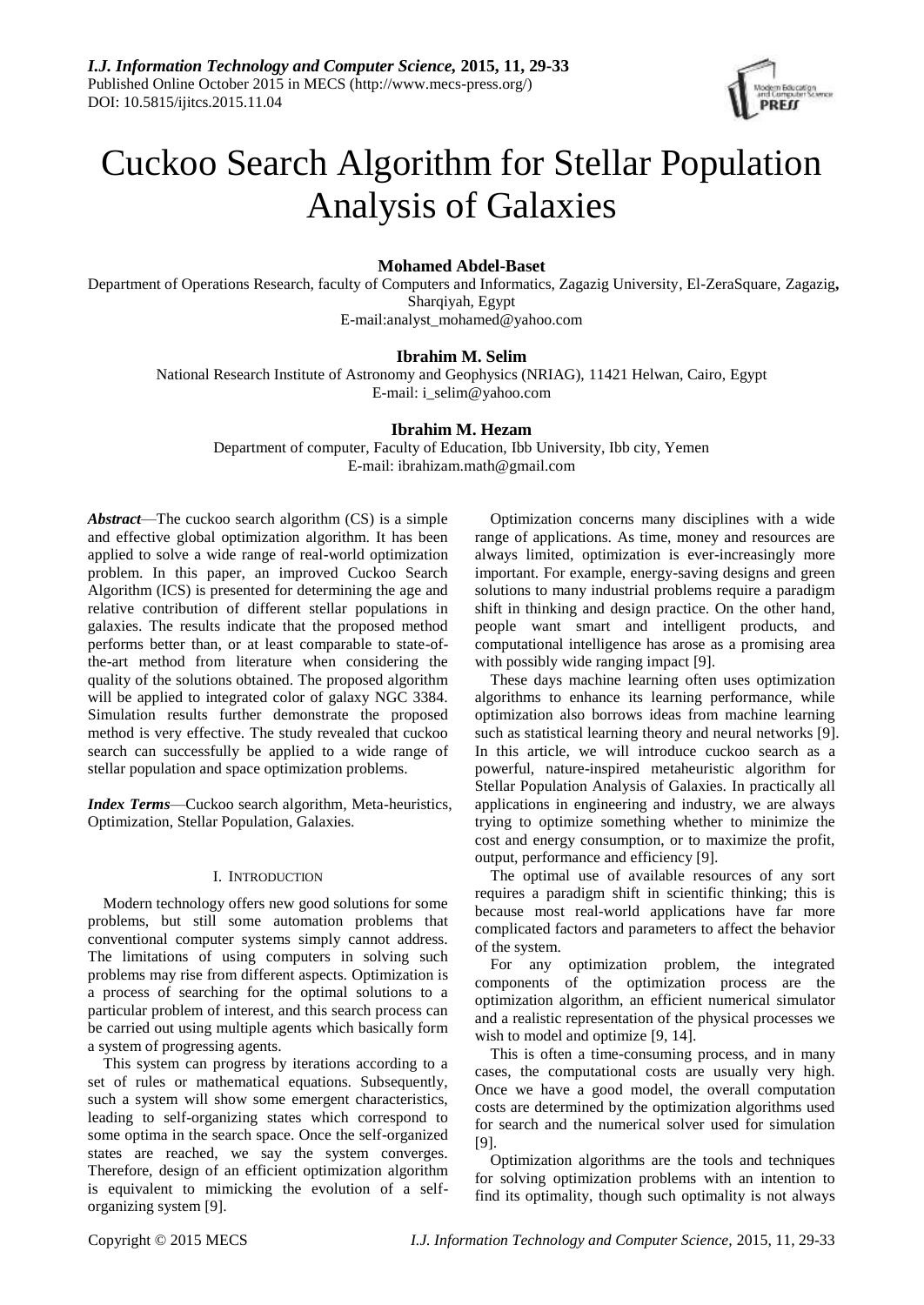reachable. This search for optimality is complicated further by the fact that uncertainty is almost always present in the real-world systems. Therefore, we seek not only the optimal design but also robust design in engineering and industry. Optimal solutions, which are not robust enough, are not practical in reality [9].

An algorithm can act like a tool to tune a complex system. If an algorithm does not use any state information of the problem, then the algorithm is more likely to be versatile to deal with many types of problem. However, such black-box approaches can also imply that the algorithm may not be efficient as it could be for a given type of problem. For example, if the optimization problem is convex, algorithms that use such convexity information will be more efficient than the ones that do not use such information. In order to be efficient to select states/solutions efficiently, the information from the search process should be used to enhance the search process [9].

Optimization algorithms focus on finding the optimal and practical solutions to complex problems under dynamic, complex loading pattern with complex nonlinear constraints. Different disciplines of science often benefits from the sharing of information one example of these are Genetic Algorithms[2], evolutionary algorithm [3-4] and differential evolution[5], animal behavior, such as particle swarm optimization[6], Tabu search [7], as well as physical annealing processes, such as simulated annealing [8]and Cuckoo Search [9].

The use of computer techniques for the analysis of astronomical data has been relatively frequent since the early nineties. Study stellar population of galaxies is very important because gives astrophysicists much information about their composition, ages and their evolution and frequently make use of large catalogues of information to test existing theories against, or to form new conjectures to explain the physical processes governing galaxies, star formation, and the nature of the universe.

The stellar populations of external galaxies have mixture of different ages, metal cities and chemical compositions, grouped into two types, Population I and population II and characterize different parts of galaxies. Population I stars are located in the disk singly and in galactic, or open star clusters. Population II stars were formed early in the history of the galaxy from pure hydrogen with an admixture of primordial helium. The most luminous population II stars are red giants, the number distribution of stellar populations present in a galaxy is a function of age [10].

Stellar populations of galaxies have been studied by analyzing the color magnitude diagrams and the integrated color of the galaxies [11-12, 1]. A first example of modeling stellar population is given by [13] to describing the evolution of the (*B-V*) color of the old open cluster M67. While a first example of modeling stellar population based on a Genetic algorithm is given by [1]. Also [14] predicted the spectral evolution of galaxies, in which stars a span wide range of ages and chemical compositions.

Many efforts have been made in recent years by many

authors [15-22]. [20] assumed that the integrated light of the galaxies is coming from two kinds of stellar populations, population I and population II. They present an analytical method for deducing the relative contribution of the stellar populations in galaxies. In this paper we solve an optimization problem by evolving the best solution from an initial set of completely random guesses using cuckoo Search, the stellar population for four or three broad band color indices *U−B, B−V, B−R*  and *B−I* of NGC 3384 and compare our results (ICS) with genetic algorithm [1].

The analysis based on the assumption that the integrated color of the galaxy results from a combination of two stellar populations with different metallic ties and different ages [1,20]. Our aim is to identify the relative contribution of these two populations and also their age in the galaxy.

This paper is organized as follows: the original cuckoo search algorithms briefly introduced in section 2. In section 3, the proposed algorithm is described, while the results are discussed in section 4. Finally, conclusions and future work are presented in last section.

### II. THE ORIGINAL CUCKOO SEARCH ALGORITHM

The Cuckoo search algorithm is a Meta heuristic search algorithm which has been proposed recently by Yang and Deb [9], it was based on the following idealized rules:

- Each cuckoo lays one egg at a time, and dumps it in a randomly chosen nest.
- The best nests with high quality of eggs (solutions) will carry over to the next generations.
- The number of available host nests is fixed, and a host can discover an alien egg with a probability  $p_a \in [0,1]$ .

# *Cuckoo search algorithm*

| Define Objective function $f(x)$ , $x = (x_1, x_2, , x_d)$ |
|------------------------------------------------------------|
| Initial a population of n host nests $x_i$ (i = 1, 2, , d) |
| while $(t < \text{MaxGeneration})$ or (stop criterion);    |
| Get a cuckoo (say i) randomly                              |
| and generate a new solution by $L \text{\'{e}vy}$ flights; |
| Evaluate its quality/fitness; $F_i$                        |
| Choose a nest among $n$ (say $j$ ) randomly;               |
| if $(F_i > F_i)$ ,                                         |
| Replace <i>j</i> by the new solution;                      |
| end                                                        |
| Abandon a fraction $(P_a)$ of worse nests                  |
| [and build new ones at new locations via Lévy flights];    |
| Keep the best solutions (or nests with quality             |
| solutions);                                                |
| Rank the solutions and find the current best;              |
| end while                                                  |
| Post process results and visualization;                    |
| End                                                        |
|                                                            |

Fig.1. Pseudo code of cuckoo search algorithm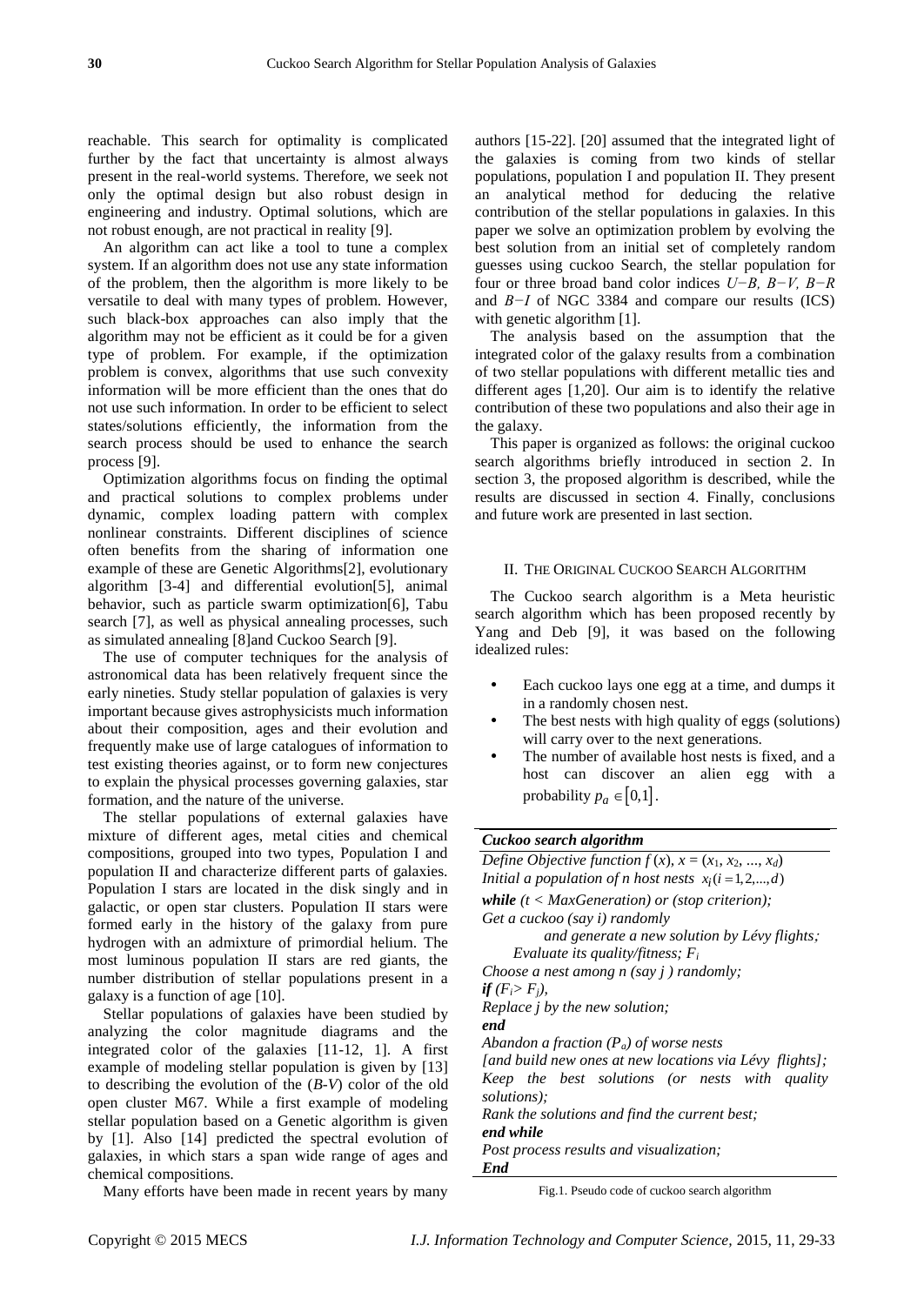In this case, the host bird can either throw the egg away or abandon the nest so as to build a completely new nest in a new location [9]. Figure 1 illustrated the basic steps of CS algorithm

When generating new solutions  $x_i(t+1)$  for the  $i^{th}$ cuckoo, the following Lévyflight is performed

$$
x_i^{(t+1)} = x_i^{(t)} + \alpha \oplus L \text{evy}(\lambda)
$$
 (1)

Where  $\alpha > 0$  is the step size, which should be related to the scale of the problem of interest. The product  $\oplus$  means entry-wise multiplications. We consider a Lévy flight in which the step-lengths are distributed according to the following probability distribution

$$
Levyu = t^{-\lambda}, 1 < \lambda \le 3 \tag{2}
$$

This has an infinite variance. Here the consecutive jumps/steps of a cuckoo essentially form a random walk process which obeys a power-law step length distribution with a heavy tail[23–27].

CS has been considered by many authors as a very successful algorithm, competing with other metaheuristics, such as PSO, Tabu Search (TS) and GA. In recent years, several investigations have been developed around CS, and been applied to various optimization problems in computer science, operations research, and engineering, among which are included: daily applications, computer science, electrical engineering, civil engineering, mechanical engineering, biomedical, economics, transport, ecology [9].

#### III. THE PROPOSED ALGORITHM (ICS) FOR STELLAR POPULATION ANALYSIS OF GALAXIES

Suppose that Optimization problem formulation for stellar population analysis of galaxies as published by[1,11,19,20] based on [14] model can be formulated as:

Minimize 
$$
f(\beta) = \frac{1}{1 + \sigma_{\beta}}
$$

subject to 
$$
g_1
$$
:  $\beta - \frac{1-A}{1-X_0} = 0;$   
\n $g_2$ :  $\beta - \frac{1-B}{1-X_1} = 0;$   
\n $g_3$ :  $\beta - \frac{1-C}{1-X_2} = 0;$   
\n $g_4$ :  $\beta - \frac{1-D}{1-X_3} = 0;$  (3)

Where:

$$
X_0 = \text{dex} \left( -0.4 \Delta (U - B)_I \right), \ X_1 = \text{dex} \left( -0.4 \Delta (B - V)_I \right),
$$
  

$$
X_2 = \text{dex} \left( -0.4 \Delta (B - R)_I \right), \ X_3 = \text{dex} \left( -0.4 \Delta (B - I)_I \right).
$$
  
(4)

$$
A = \text{dex} \left( -0.4 \Delta (U - B)_{m} \right), B = \text{dex} \left( -0.4 \Delta (B - V)_{m} \right),
$$
  

$$
C = \text{dex} \left( -0.4 \Delta (B - R)_{m} \right), D = \text{dex} \left( -0.4 \Delta (B - I)_{m} \right).
$$
  
(5)

The general form the observed color index is given by:

The general form the observed color index is given by:  
\n
$$
(B - \lambda)_m = (B - \lambda)_H + 2.5 \log \left( 1 - \beta_b + \beta_b \cdot 10^{c \cdot E_{(b-\nu)}} \cdot 10^{(0.4 \Delta (B - \lambda)_l)} \right)
$$
\n(6)

For more detailed about problem formulation for stellar population analysis of galaxies see [1,11,14,19,20]. Figure 2 illustrated the steps of the proposed algorithm.

*Cuckoo search algorithm for Stellar Population Analysis of Galaxies*

*Step 1: Define parameters CS, and input color index, U-B, B-V, B-R, B-I for observed color index m, reference values of populations I and reference values of Populations II;*

*Step2: For each color index U-B, B-V, B-R, B-I. Do;* 

- *Step3: Get cuckoo (say i) randomly for each observed color index m, populations I and populations II; e.g. (U-B)m, (U-B)I, (U-B)II;*
- *Step 4: Calculate β via equation (6);*
- *Step 5: If β satisfy the constraint (3) go to step 6 else go to step 3;*
- *Step 6: Evaluate its quality/fitness;*
- *Step 7: Choose a nest among each type (say j) randomly;*

**Step 8:** if 
$$
\left(f_z^k\right)_i > \left(f_z^{k+1}\right)_j
$$
 where k is the size of

*each population, z type color;*

- *Step 9: Replace j by the new solution;*
- *Step 10: Keep the best solutions for each population (or stellar with quality solutions);*
- *Step 11: Rank the solutions and find the current best for each population;*
- *Step 12: Repeat Steps 3–11 until definite termination conditions are met;*
- *Step 13: Repeat steps 2- 12 for each color index until definite termination conditions are met;*

*Step 14: Keep the best solutions;*

*Step 15: Post process results and visualization.*

Fig.2. Pseudo code of cuckoo search algorithm for Stellar Population Analysis of Galaxies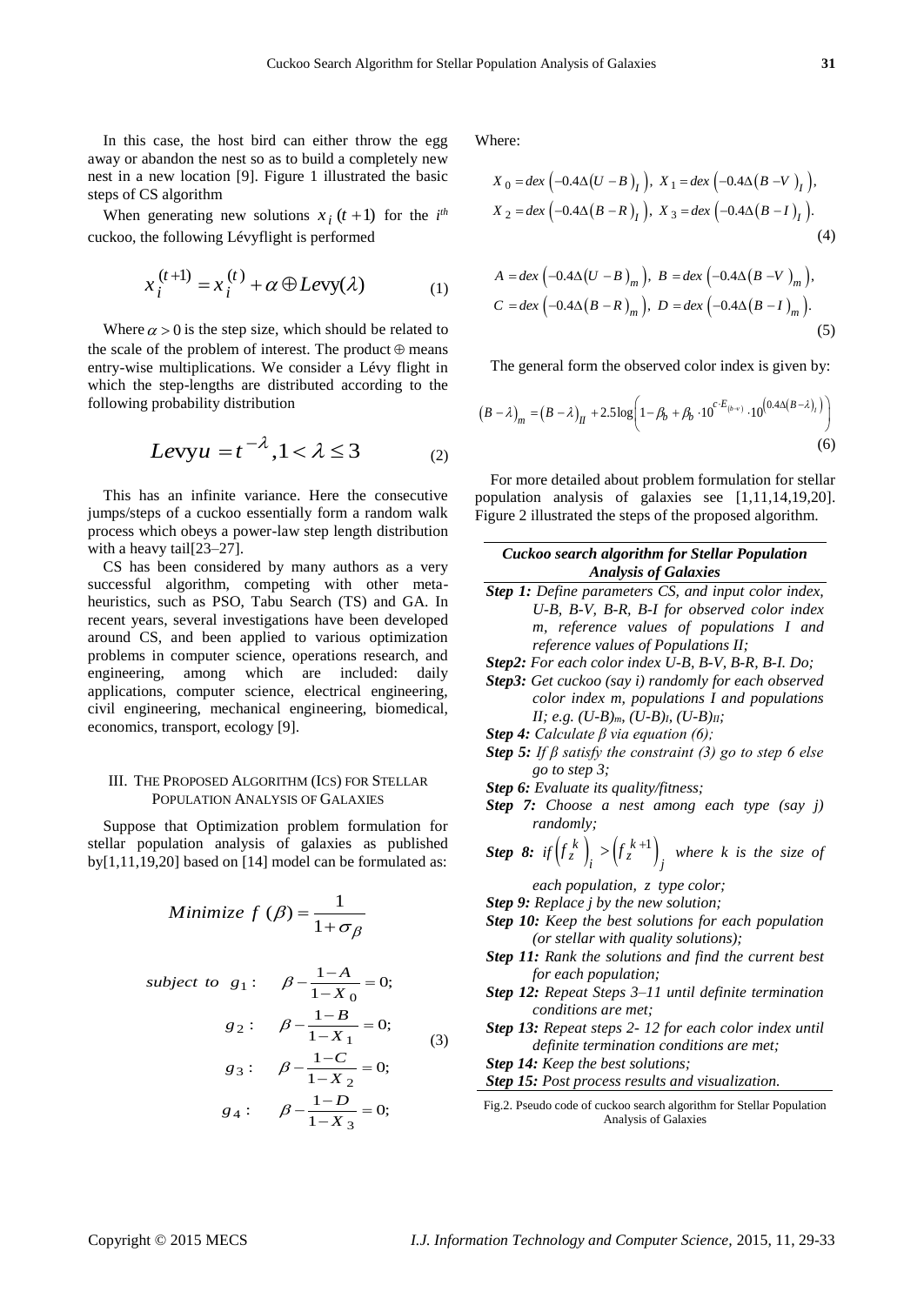#### IV. NUMERICAL RESULTS AND DISCUSSION

The analyses observational data for NGC 3384 case II [1] using as an age reference line the models, of [14] are employed in this paper. Where *n* is the iteration number.

All experiments were performed on a Windows 7 Ultimate 64-bit operating system; processor Intel Core i5 760 running at 2.81 GHz; 4 GB of RAM and code was implemented in MATLAB.

At the same time, the global optimization capability and the computational efficiency of Cuckoo Search algorithm result in genetic algorithm results are compared to expose Cuckoo Search algorithm work well as the genetic algorithm in the field of space science.

Our rustles of NGC 3384 to test the result of Cuckoo Search with genetic algorithm,[1]with the same condition and the same of initial values of Population I and Population II is very good agreement; to tell that a dominated population in NGC 3384 is the old stellar population with age > 5Gyr have been found, see Fig. 3.



Fig.3. Color of young (crosses), old (open circles) population and the total observed color of the test points (stars) in comparison with that from the Bressan model[14] (dots).



Fig.4. Color of young (crosses), old (open circles) population and the total observed color of the test points (stars) in comparison with that from the Bressan model (dots)[14]. *this figure taken from*[1].

In Fig. 3 presents the distribution of the color indices of the test points as well as that of the calculated color indices for both young and old population in color-color diagram, in comparison with that from the population synthesis model [14].

The figure shows that the color of Population II has the same location as the observed color. The contribution of the young population (βb with age less than  $10<sup>5</sup>$  yr) to the total intensity is small: from 0.12 to 0.31 with the variation in the standard deviation ( $\sigma\beta$ ) as a function of accurse of βb range from 0.007 to 0.03. While in Attia et al (2005) the contribution of the young population (age less than 10<sup>5</sup> yr) to the total intensity is  $0.1 \leq \beta b \leq 0.4$  and dominated population in NGC 3384 is the old stellar population with age  $>$  5Gyr, see above Fig. 4, presents the distribution of the color indices of the test points as well as that of the calculated colorindices for both young and old population in color-color diagram, in comparison with that from the population syntheses model[14]. The figure shows that the color of Population II (old) has the same location as the observed color.

Fig. 4 shows the effectiveness of approach for optimizing the model parameters and variation in the standard deviation (σ $\beta$ ) as a function of the iteration number.

#### V. CONCLUSIONS AND FUTURE WORK

This paper introduced an improved cuckoo search Algorithm for stellar population analysis of galaxies. Several simulation examples show that the algorithm can converge to be the best solution, and it has a high convergence rate and high accuracy.

The proposed algorithm has been provided the better and clear way to determine the age and relative contribution of different stellar populations.

The results proved the superiority of the proposed methodology. The good result of a cuckoo search algorithm confirms that the convergence rate of the different discipline interesting (i.e. for determining the age and relative contribution of different stellar populations in galaxies as a comparison with paper [1] of genetic algorithm for the same examples).

Cuckoo search algorithm proposed successfully be applied to a wide range of optimization because it found better solutions in comparison with the solutions obtained by numerical studies and solve performed well in several complicated problems. Future work includes another direction can be the study of different mechanisms for adapting the β parameter for population I, population II and population III. Finally, the idea to select cuckoo search algorithm for analysis stellar population of galaxies can be extended to the other stellar system.

#### ACKNOWLEDGEMENTS

The authors would like to acknowledge the invaluable contribution of Dr. Norman Gray, [School of Physics and](http://www.physics.gla.ac.uk/)  [Astronomy](http://www.physics.gla.ac.uk/) , [University of Glasgow,](http://www.gla.ac.uk/) Glasgow, UK for his helpful comments.